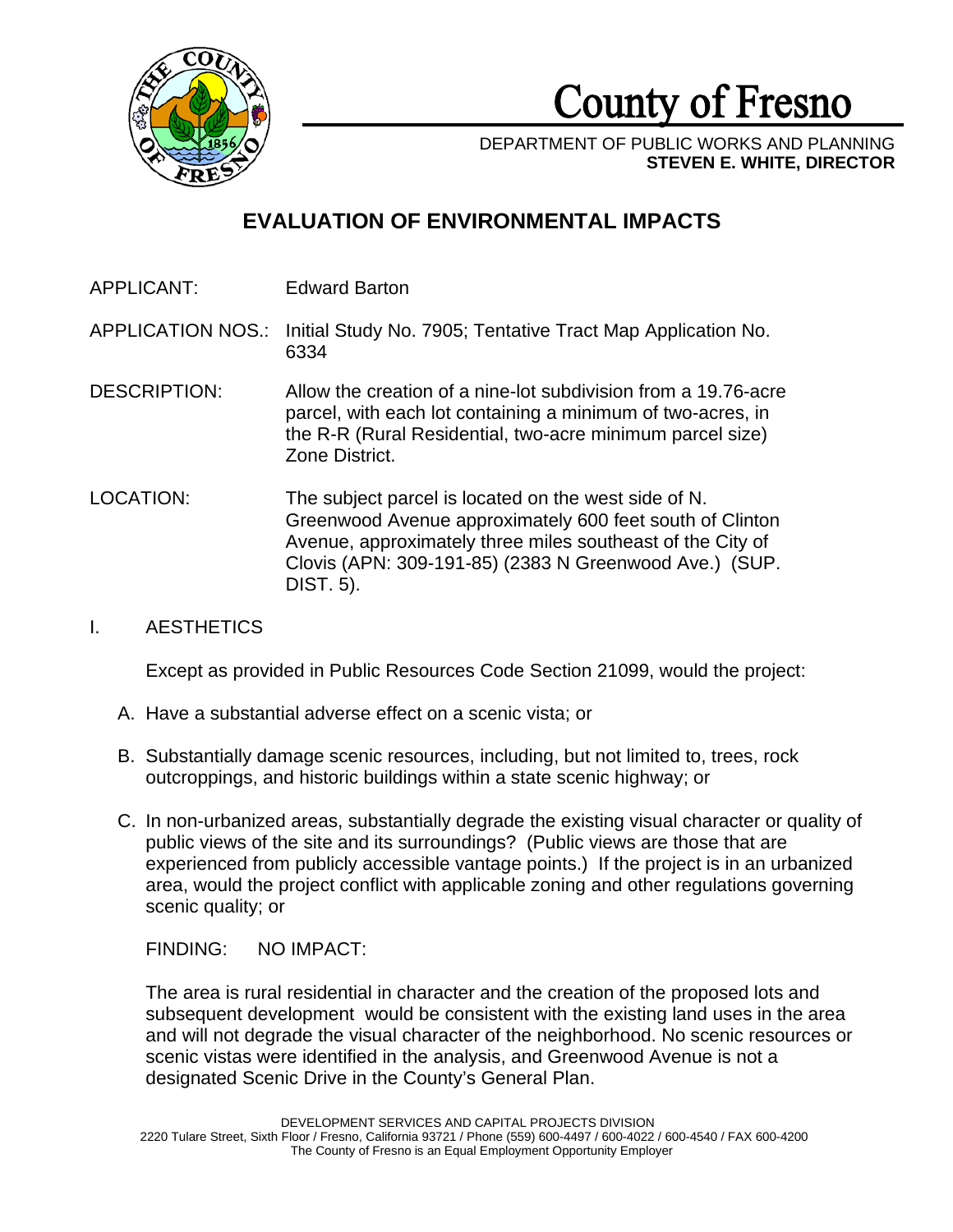D. Create a new source of substantial light or glare which would adversely affect day or nighttime views in the area?

FINDING: LESS THAN SIGNIFICANT IMPACT:

No specific development is proposed with, nor will any development be approved with the approval of this tract map. However, any new lighting associated with subsequent residential development will be required to comply with applicable County property development standards.

## II. AGRICULTURAL AND FORESTRY RESOURCES

In determining whether impacts to agricultural resources are significant environmental effects, lead agencies may refer to the California Agricultural Land Evaluation and Site Assessment Model (1997) prepared by the California Department of Conservation as an optional model to use in assessing impacts on agriculture and farmland. In determining whether impacts to forest resources, including timberland, are significant environmental effects, lead agencies may refer to information compiled by the California Department of Forestry and Fire Protection regarding the state's inventory of forest land, including the Forest and Range Assessment Project and the Forest Legacy Assessment project; and forest carbon measurement methodology in Forest Protocols adopted by the California Air Resources Board. Would the project:

A. Convert Prime Farmland, Unique Farmland, or Farmland of Statewide Importance, as shown on the maps prepared pursuant to the Farmland Mapping and Monitoring Program of the California Resources Agency, to non-agricultural use?

FINDING: NO IMPACT:

The subject property does not contain any active agricultural operation and is zoned for Rural Residential land uses.

B. Conflict with existing zoning for agricultural use, or a Williamson Act Contract?

FINDING: NO IMPACT:

The subject parcel is not restricted under Williamson Act Contract.

- C. Conflict with existing zoning for forest land, timberland or timberland zoned Timberland Production; or
- D. Result in the loss of forest land or conversion of forest land to non-forest use; or
- E. Involve other changes in the existing environment, which, due to their location or nature, could result in conversion of farmland to non-agricultural use or conversion of forestland to non-forest use?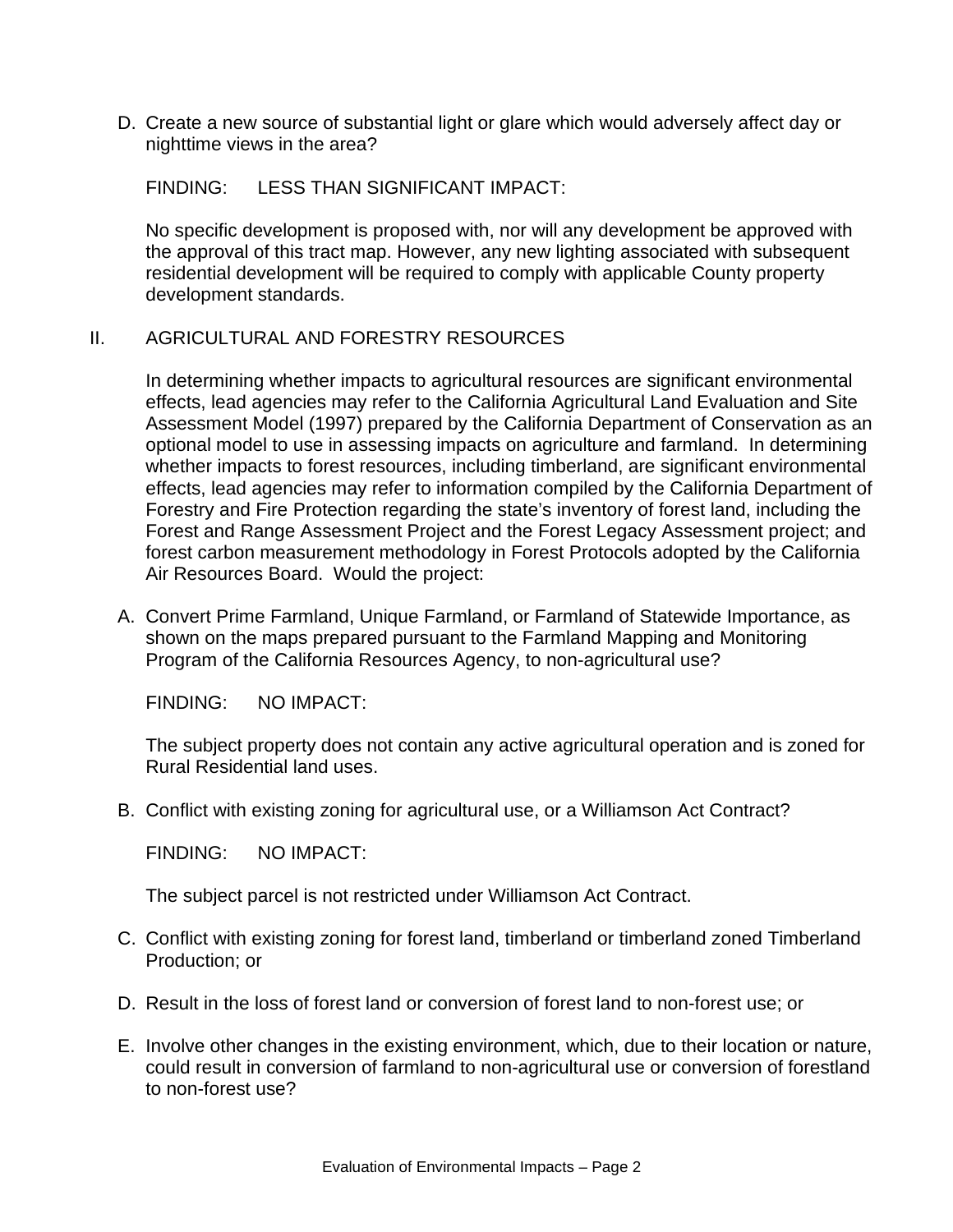The subject parcel is not zoned as forest land or timberland, or for timberland production therefore it will not result in the conversion of timberland or forestland; nor will it result in the conversion of farmland.

#### III. AIR QUALITY

Where available, the significance criteria established by the applicable air quality management district or air pollution control district may be relied upon to make the following determinations. Would the project:

- A. Conflict with or obstruct implementation of the applicable Air Quality Plan; or
- B. Result in a cumulatively considerable net increase of any criteria pollutant for which the project region is non-attainment under an applicable federal or state ambient air quality standard?

FINDING: LESS THAN SIGNIFICANT IMPACT:

The project will not result in a cumulatively considerable net increase in criteria pollutants.

C. Expose sensitive receptors to substantial pollutant concentrations?

FINDING: NO IMPACT:

The project proposes the creation of nine lots which could be developed with single family residences in the future. Such construction may require permits from the San Joaquin Valley Air Pollution control district, where applicable. The potential exists for individuals residing nearby to be exposed to emissions from construction equipment and particulate matter from dust created during construction. However, such emissions are not anticipated to result in substantial pollutant concentrations.

D. Result in other emissions (such as those leading to odors) adversely affecting a substantial number of people?

FINDING: NO IMPACT:

Subsequent residential development of the property is not anticipated to result in any emissions which would adversely affect a substantial number of people.

IV. BIOLOGICAL RESOURCES

Would the project:

A. Have a substantial adverse effect, either directly or through habitat modifications, on any species identified as a candidate, sensitive, or special-status species in local or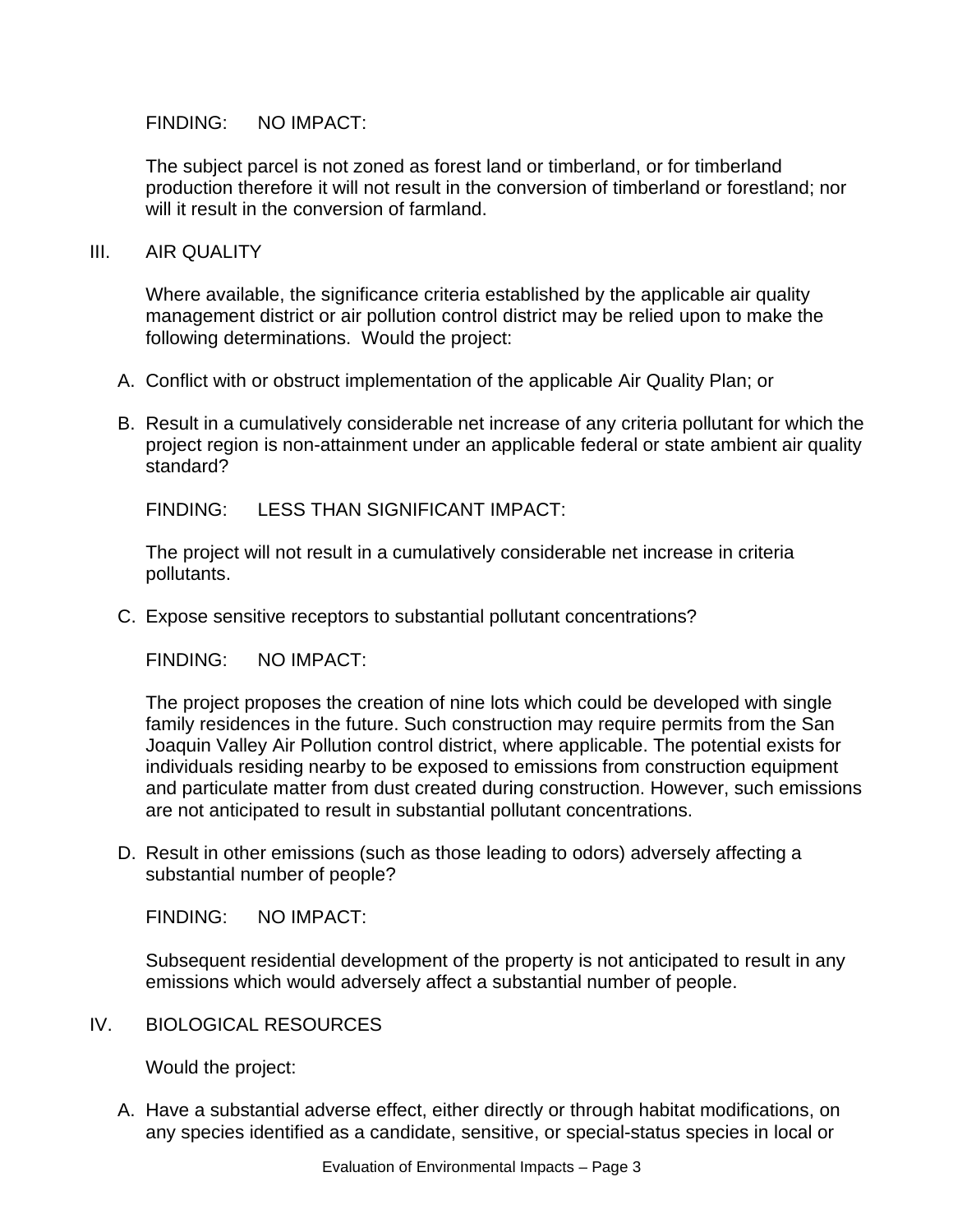regional plans, policies, or regulations, or by the California Department of Fish and Wildlife or U.S. Fish and Wildlife Service; or

B. Have a substantial adverse effect on any riparian habitat or other sensitive natural community identified in local or regional plans, policies, regulations, or by the California Department of Fish and Wildlife or U.S. Fish and Wildlife Service?

FINDING: LESS THAN SIGNIFICANT IMPACT:

A search of the US Fish and Wildlife Service IPaC resources database produced a resource list of species, both plan and animal that may have the potential to exist on or in the vicinity of the project site. The IPaC list indicated that the Federally Endangered Fresno Kangaroo Rat and Federally Endangered San Joaquin Kit Fox, the Federally threatened Yellow-Billed Cuckoo, the Federally Endangered Blunt-nosed Leopard Lizard, the Federally threatened Giant Garter Snake, the Federally threatened California Red Legged Frog, the Federally threatened California Tiger Salamander, the Conservancy Fairy Shrimp, and the Vernal pool Fairy Shrimp. Flowering plant species including Fleshy Owl's Clover, and Greene's Tuctoria. A review of the California Department of Fish and Wildlife California Natural Diversity Database (CDFW) (CNDDB) BIOS Viewer indicate that the subject property is located approximately .4 miles northwest of recorded occurrence of the Federally endangered Greene's Tuctoria. The subject parcel is also located within the range of the Fresno Kangaroo Rat; however, it is not within any predicted habitat or final critical habitat. The subject property is also within the range, and near predicted habit of medium suitability, of the San Joaquin Kit Fox. According to the CDFW RareFind query tool for the CNDDB there have been approximately eight occurrences of Kit Fox recorded between 1975 and 2002 in geographically dispersed areas of Fresno County; the subject property is located within 3.5 miles of one recorded occurrence within one mile of the City of Sanger between 1980-1989, however there have been no recent occurrences in the vicinity of the project site.

C. Have a substantial adverse effect on state or federally protected wetlands (including, but not limited to, marsh, vernal pool, coastal, etc.) through direct removal, filling, hydrological interruption, or other means?

FINDING: NO IMPACT:

No State of Federally protected wetlands were identified in the analysis.

D. Interfere substantially with the movement of any native resident or migratory fish or wildlife species or with established native resident or migratory wildlife corridors, or impede the use of native wildlife nursery sites?

FINDING: NO IMPACT:

No suitable habitat for migratory fish or wildlife species was identified on the project site through either the CNDDB or US Fish and Wildlife Service IPaC Resources database. This project involves only the subdivision of land formerly suited to agricultural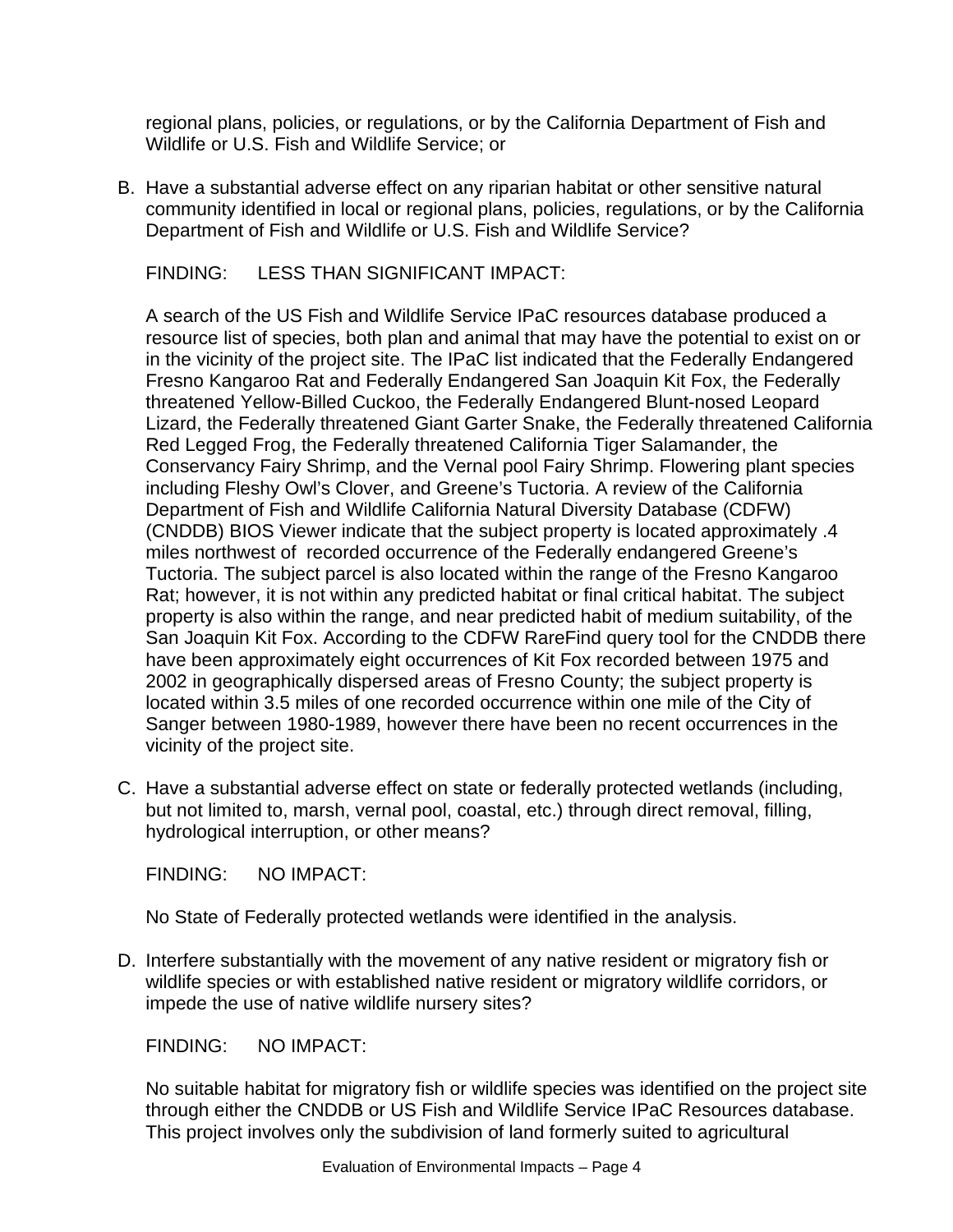purposes. While it is reasonable to anticipate the property will be developed with singlefamily residences in the future, impacts to potential wildlife habitat or wildlife is a possibility, such impacts would be less than significant.

- E. Conflict with any local policies or ordinances protecting biological resources, such as a tree preservation policy or ordinance; or
- F. Conflict with the provisions of an adopted Habitat Conservation Plan, Natural Community Conservation Plan, or other approved local, regional, or state Habitat Conservation Plan?

FINDING: NO IMPACT:

No conflicts with local policies or ordinances, habitat conservation plans, or natural community conservation plans were identified which pertain to the subject property or its immediate vicinity.

V. CULTURAL RESOURCES

Would the project:

- A. Cause a substantial adverse change in the significance of a historical resource pursuant to Section 15064.5; or
- B. Cause a substantial adverse change in the significance of an archaeological resource pursuant to Section 15064.5; or
- C. Disturb any human remains, including those interred outside of formal cemeteries?

FINDING: NO IMPACT:

No cultural or historical resources were identified by reviewing agencies, including local tribal governments who were notified under the provisions of AB52.

VI. ENERGY

Would the project:

- A. Result in potentially significant environmental impact due to wasteful, inefficient, or unnecessary consumption of energy resources during project construction or operation; or
- B. Conflict with or obstruct a state or local plan for renewable energy or energy efficiency?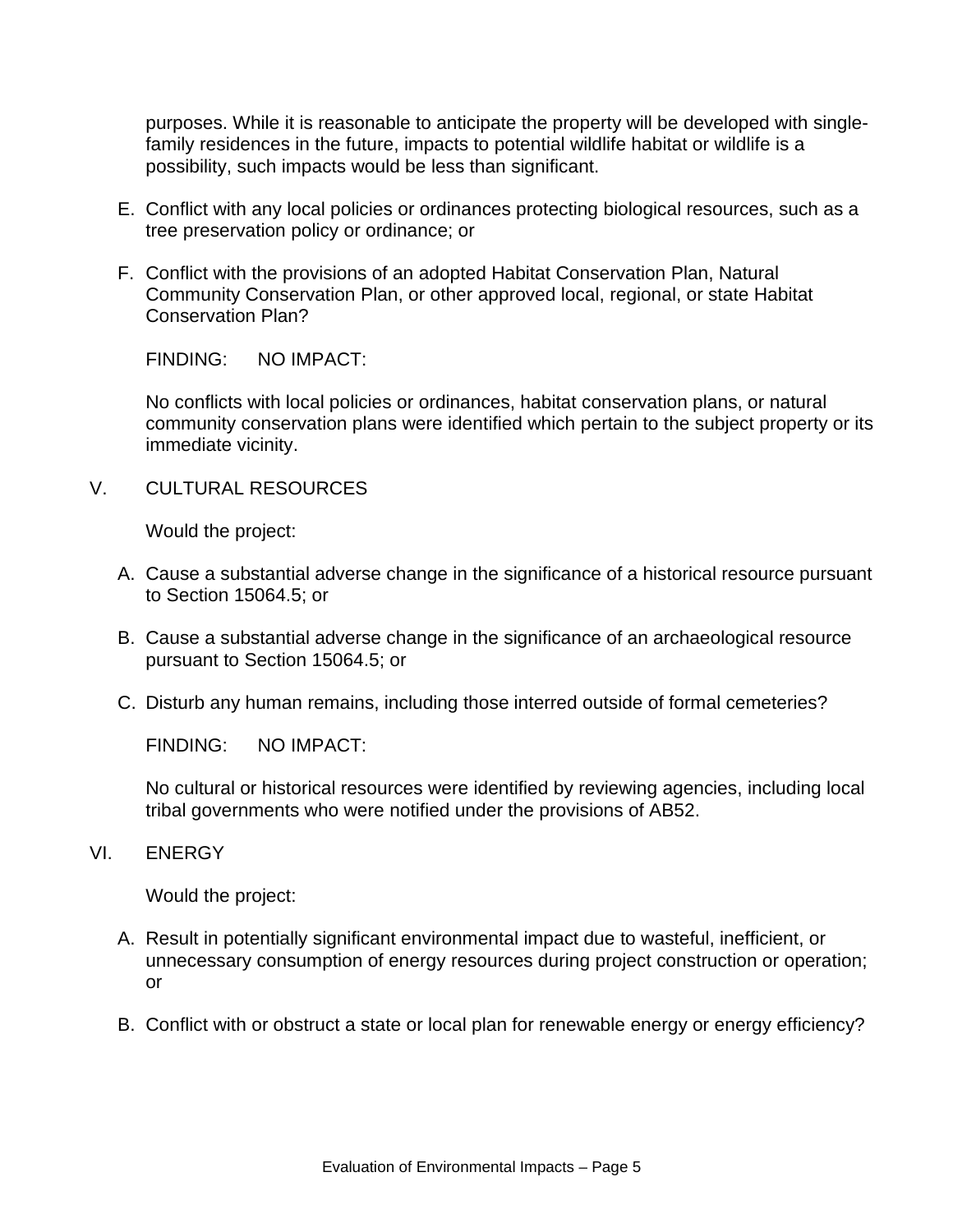The proposal is not anticipated to result in significant environmental impacts due to wasteful, inefficient or unnecessary consumption of energy resources. Future residential construction will be subject to the applicable energy efficiency provisions of the Green Building Standards Code.

VII. GEOLOGY AND SOILS

Would the project:

- A. Directly or indirectly cause potential substantial adverse effects, including the risk of loss, injury, or death involving:
	- 1. Rupture of a known earthquake fault, as delineated on the most recent Alquist-Priolo Earthquake Fault Zoning Map issued by the State Geologist for the area or based on other substantial evidence of a known fault?
	- 2. Strong seismic ground shaking?
	- 3. Seismic-related ground failure, including liquefaction?
	- 4. Landslides?

FINDING: NO IMPACT:

The project site is not located in an area subject to a substantial risk from seismic activity, according to Figure 9-5 (Probabilistic Seismic Hazards [10% Probability in 50 Years]) of the Fresno County General Plan Background Report (FCGPBR), which indicates that, given a ten percent probability of an earthquake occurrence in within 50 years, the project site is in an area where ground acceleration due to seismic activity has a 10 percent probability of exceeding 0-20 percent of peak horizontal ground acceleration or a maximum of .20 g (percent of the force of gravity) during an earthquake, which is a relatively low probability. However, known fault systems along the eastern and western boundaries of the County, do have the potential to cause high magnitude earthquakes, which could affect other parts of the County. Any subsequent development of the property will be subject to current California Building Code which addresses seismic design standards. The project site is not located in an area prone to liquefaction, or landslides. Therefore, based on the analysis, the potential for the project to cause adverse effects resulting from seismic activity would be less than significant.

B. Result in substantial soil erosion or loss of topsoil?

FINDING: NO IMPACT:

Any grading associated with the subsequent residential development of the new lots proposed with this project will require grading permits or grading vouchers, which will be reviewed to ensure that substantial erosion does not result. Much of the subject parcel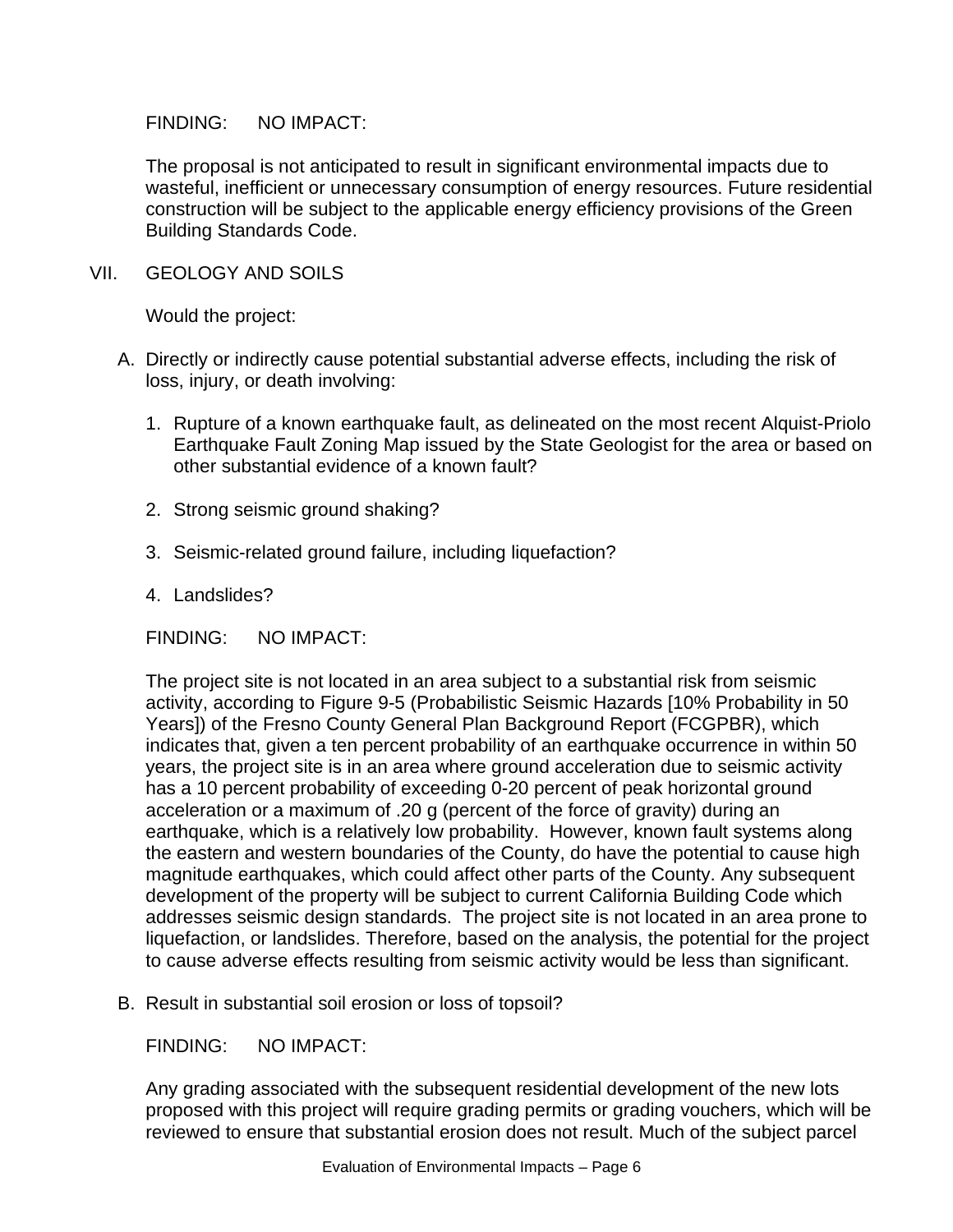appears to have been graded previously, and any additional grading in not anticipated to result in substantial soil erosion.

C. Be located on a geologic unit or soil that is unstable, or that would become unstable as a result of the project, and potentially result in on or off-site landslide, lateral spreading, subsidence, liquefaction, or collapse?

FINDING: NO IMPACT:

According to Figure 9-6 of the Fresno County General Plan Background Report (FCGPBR) the subject property is not located in an area subject to increased risk of landslide, lateral spreading, subsidence or liquefaction.

D. Be located on expansive soil as defined in Table 18-1-B of the Uniform Building Code (1994), creating substantial direct or indirect risks to life or property?

FINDING: NO IMPACT:

The subject property is not located in an area of expansive soils, as described in Chapter 7 or shown on Figure 7-1 (Expansive Soils) of the Fresno County General Plan Background Report.

E. Have soils incapable of adequately supporting the use of septic tanks or alternative wastewater disposal systems where sewers are not available for the disposal of wastewater?

FINDING: LESS THAN SIGNIGICANT IMPACT:

The proposed residential lots will be subject to the requirements of the Fresno County Local Area Management Program (LAMP) which regulates septic system density. The proposed two-acre parcels, and less than two-acre parcels would be limited to one onsite wastewater treatment system, subject to applicable permits and inspection. None of the reviewing agencies expressed concern the subject property soils would be incapable of supporting the use of septic tanks or alternative wastewater disposal systems.

F. Directly or indirectly destroy a unique paleontological resource or site or unique geologic feature?

FINDING: NO IMPACT:

No paleontological resources were identified in the analysis.

VIII. GREENHOUSE GAS EMISSIONS

Would the project: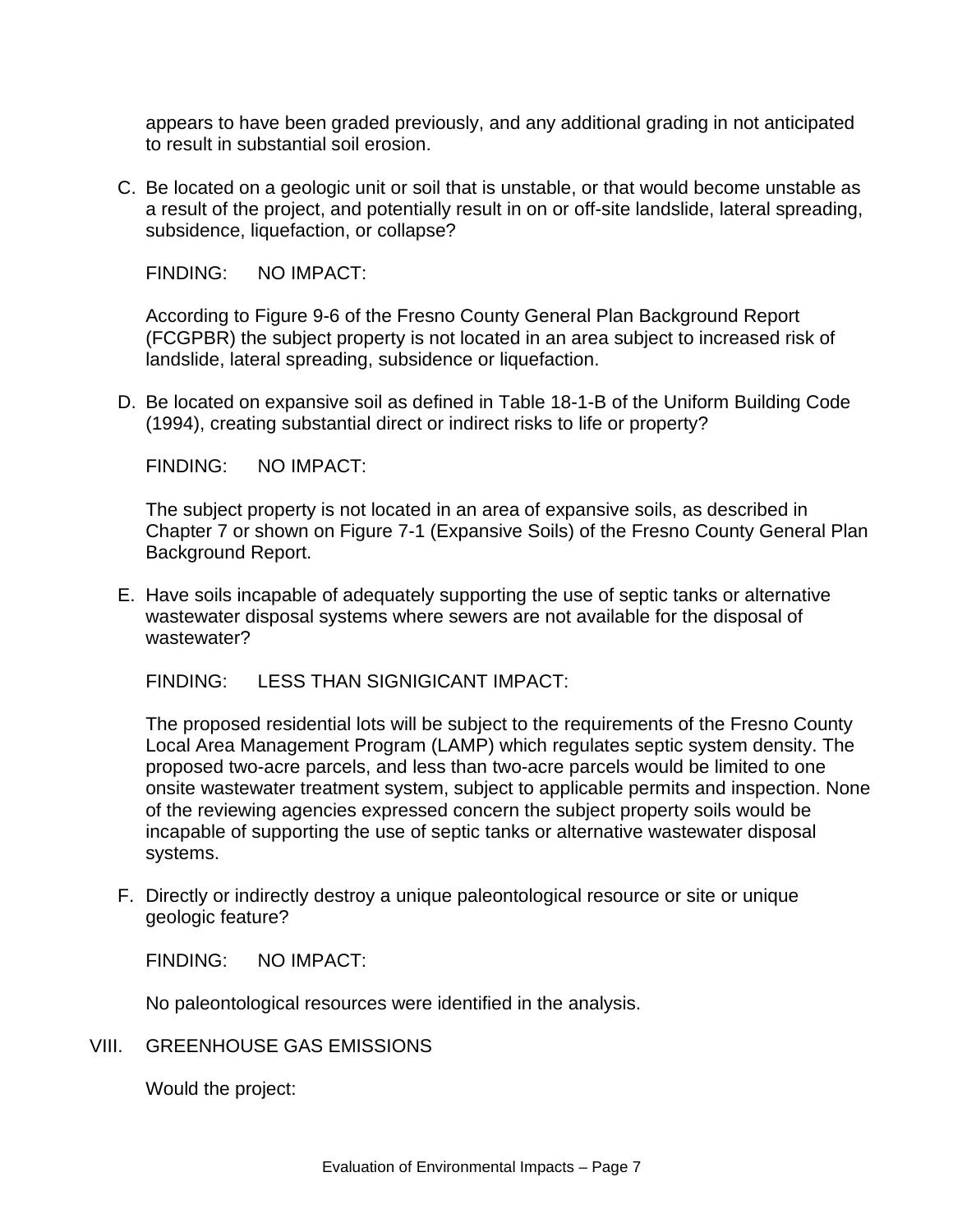- A. Generate greenhouse gas emissions, either directly or indirectly, that may have a significant impact on the environment; or
- B. Conflict with an applicable plan, policy or regulation adopted for the purpose of reducing the emissions of greenhouse gases?

FINDING: LESS THAN SIGNIFICANT IMPACT:

The division of land proposed by this application will not itself generate greenhouse gas emissions, however, subsequent development of residential uses on the proposed lots has the potential to generate greenhouse gas emissions both during construction and operation, and as such the project proponent was required to quantify such GHG emissions. A Greenhouse Gas (GHG) Analysis by LSA, dated March 26, 2021, was provided to the County for review. The analysis concluded that several factors including, operation of construction equipment, worker vehicles and vendor supply vehicles both of which involve the consumption of fossil fuels and future residential development, would contribute greenhouse gas to the atmosphere. Long term or operational GHG emissions are typically generated by mobile sources such as residential vehicle traffic; area sources such as landscape maintenance activity, indirect emissions from energy consumption such as water supply and conveyance and treatment, and generation of waste.

The GHG Analysis estimated that approximately 521.6 metric tons of  $CO<sub>2</sub>$  e (Carbon Dioxide Equivalent) would be generated by project construction. Operational emission were estimated using California Emissions Estimator (CalEEMod) modeler, which calculated that the project would generate approximately 214.1 metric tons of  $CO<sub>2</sub>e$ annually, about 87 percent of which is anticipated to be generated by mobile sources.

However, as there are no established thresholds of significance for greenhouse gas emissions, the project was evaluated in terms of whether or not it would generate GHG emissions that would be in conflict with state GHG emissions reduction objectives, or with any applicable GHG reduction plans, or regulations. As such it was determined, based upon the GHG analysis, that the project would cause a less than significant impact with respect to GHG emissions.

# IX. HAZARDS AND HAZARDOUS MATERIALS

Would the project:

- A. Create a significant hazard to the public or the environment through the routine transport, use, or disposal of hazardous materials; or
- B. Create a significant hazard to the public or the environment through reasonably foreseeable upset and accident conditions involving the release of hazardous materials into the environment?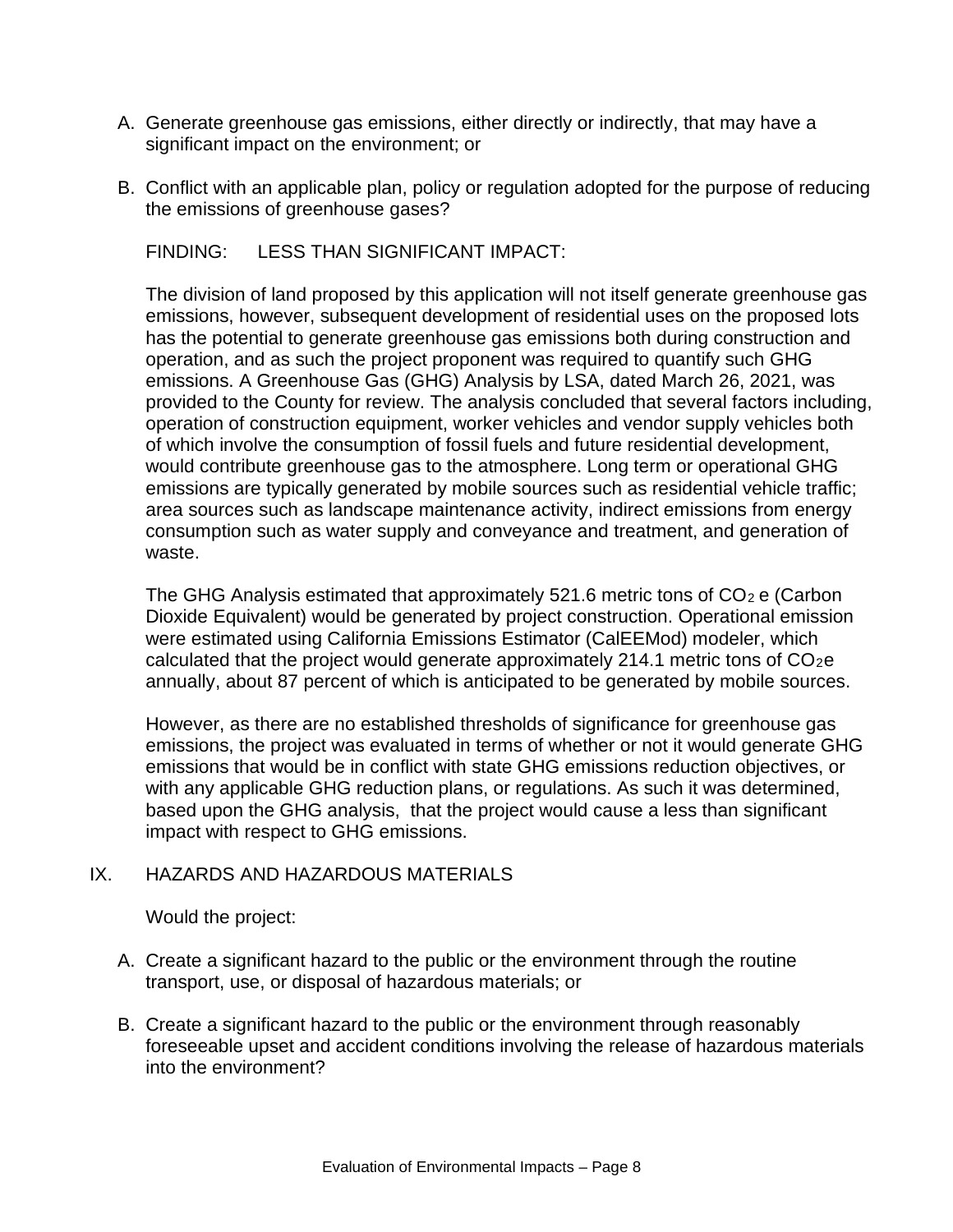The project involves a discretionary land division to create six residential lots and subsequent mapping procedure. It is anticipated that is the land division is approved that the resultant lots will be developed with single-family residences. However, such development is not anticipated to create a hazard to the public or the environment due to the transport or disposal of hazardous materials, as no transport or storage of hazardous materials is proposed nor anticipated with this project.

C. Emit hazardous emissions or handle hazardous or acutely hazardous materials, substances, or waste within one-quarter mile of an existing or proposed school?

FINDING: NO IMPACT:

The project involves the division of land, and the project site is not located within onequarter mile of a school.

D. Be located on a site which is included on a list of hazardous materials sites compiled pursuant to Government Code Section 65962.5 and, as a result, would it create a significant hazard to the public or the environment?

FINDING: NO IMPACT:

According to the U.S. Environmental Protection Agency's NEPAssist mapping tool, the subject parcel is not located within the boundaries of a hazardous materials site??

E. For a project located within an airport land use plan or, where such a plan has not been adopted, within two miles of a public airport or public use airport, result in a safety hazard or excessive noise for people residing or working in the project area?

FINDING: NO IMPACT:

The subject parcel is not located within the boundaries of an airport land use plan or within two miles of a public airport.

F. Impair implementation of or physically interfere with an adopted emergency response plan or emergency evacuation plan?

FINDING: NO IMPACT:

The road access to the proposed lots will be required to comply with County Subdivision Ordinance Standards, Title 17, of the Fresno County Ordinance Code, and applicable Fire Code Standards. The access road for the project is proposed as an approximately 1,100 +/- foot long cul-de-sac with a 60-foot right-of-way width, and a 74-foot wide, turn around, The road and turn around area will be required to comply with Fire Code, and County standards related to emergency access. The maximum allowable length for a cul-de-sac is 300 feet as per the County Ordinance Code Title 17 Section 17.48.070, unless an additional fire hydrant is placed at the end of the turnaround, in which case a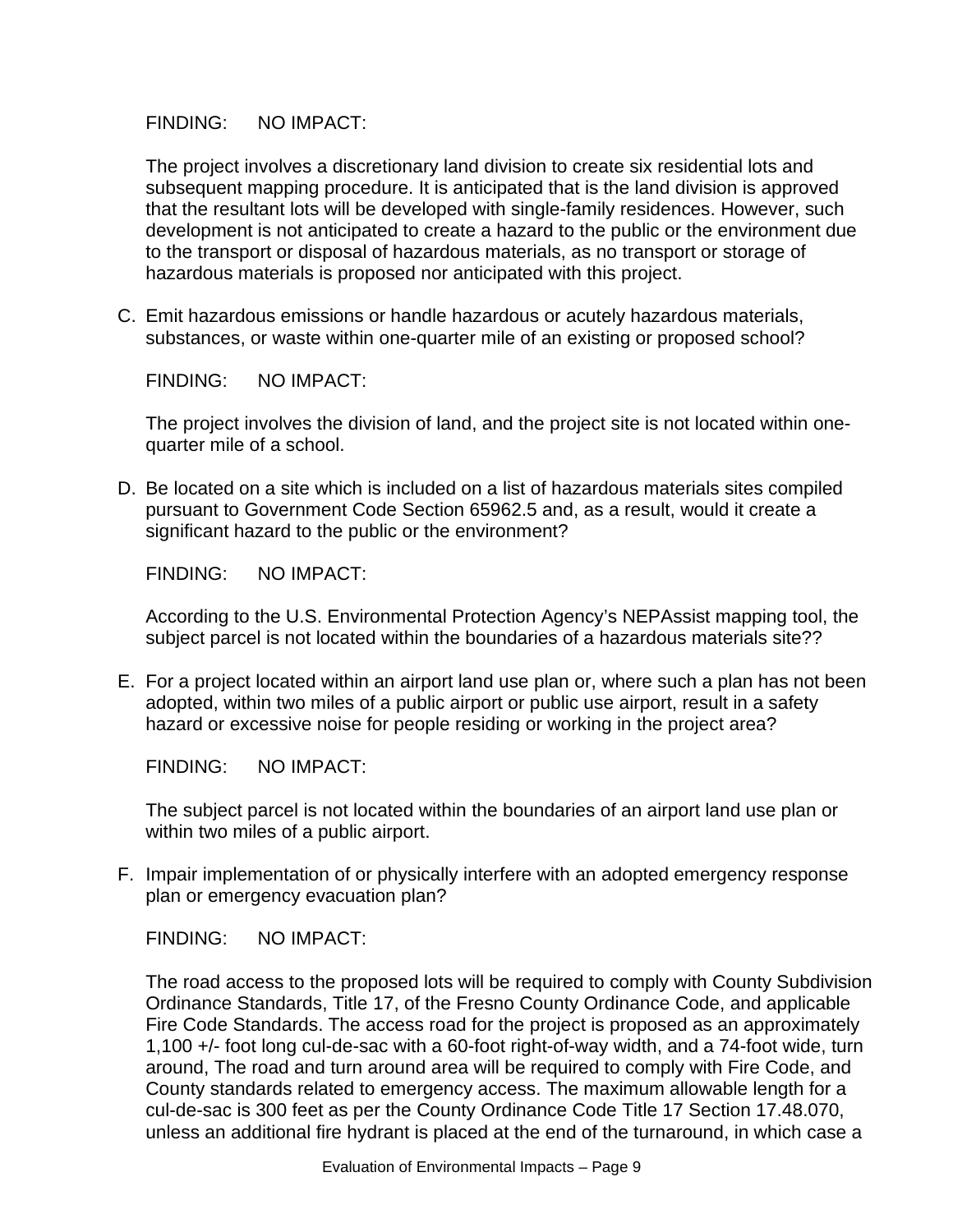maximum of 500 feet is allowed. As such the project an exception to the standard was necessary. There are no features of the proposed subdivision which would interfere with an emergency response plan.

G. Expose people or structures, either directly or indirectly, to a significant risk of loss, injury or death involving wildland fires?

FINDING: NO IMPACT:

The subject property is not located in an area at increased risk from wildland fires, nor is it in a designated State Responsibility Area (SRA). The property is located in an area of flat topography, and surrounded by irrigated agriculture and rural residential development.

X. HYDROLOGY AND WATER QUALITY

Would the project:

A. Violate any water quality standards or waste discharge requirements or otherwise substantially degrade surface or groundwater quality?

FINDING: NO IMPACT:

The proposed lots will have on site drainage/retention facilities and no stormwater discharge will be allowed to be directed off site, in accordance with County standards.

B. Substantially decrease groundwater supplies or interfere substantially with groundwater recharge such that the project may impede sustainable groundwater management of the basin?

FINDING: LESS THAN SIGNIFICANT IMPACT:

The proposed lots will be served by individual private domestic wells. The project is not in an area of the County designated as being water short, however the project was reviewed by the Fresno County Water and Natural Resources Division which determined based upon a 2007 hydrogeological study, there is an adequate supply of groundwater to serve the demands of development of the proposed lots.

- C. Substantially alter the existing drainage pattern of the site or area, including through the alteration of the course of a stream or river or through the addition of impervious surfaces, in a manner which would:
	- 1. Result in substantial erosion or siltation on or off site?
	- 2. Substantially increase the rate or amount of surface runoff in a manner which would result in flooding on or off site?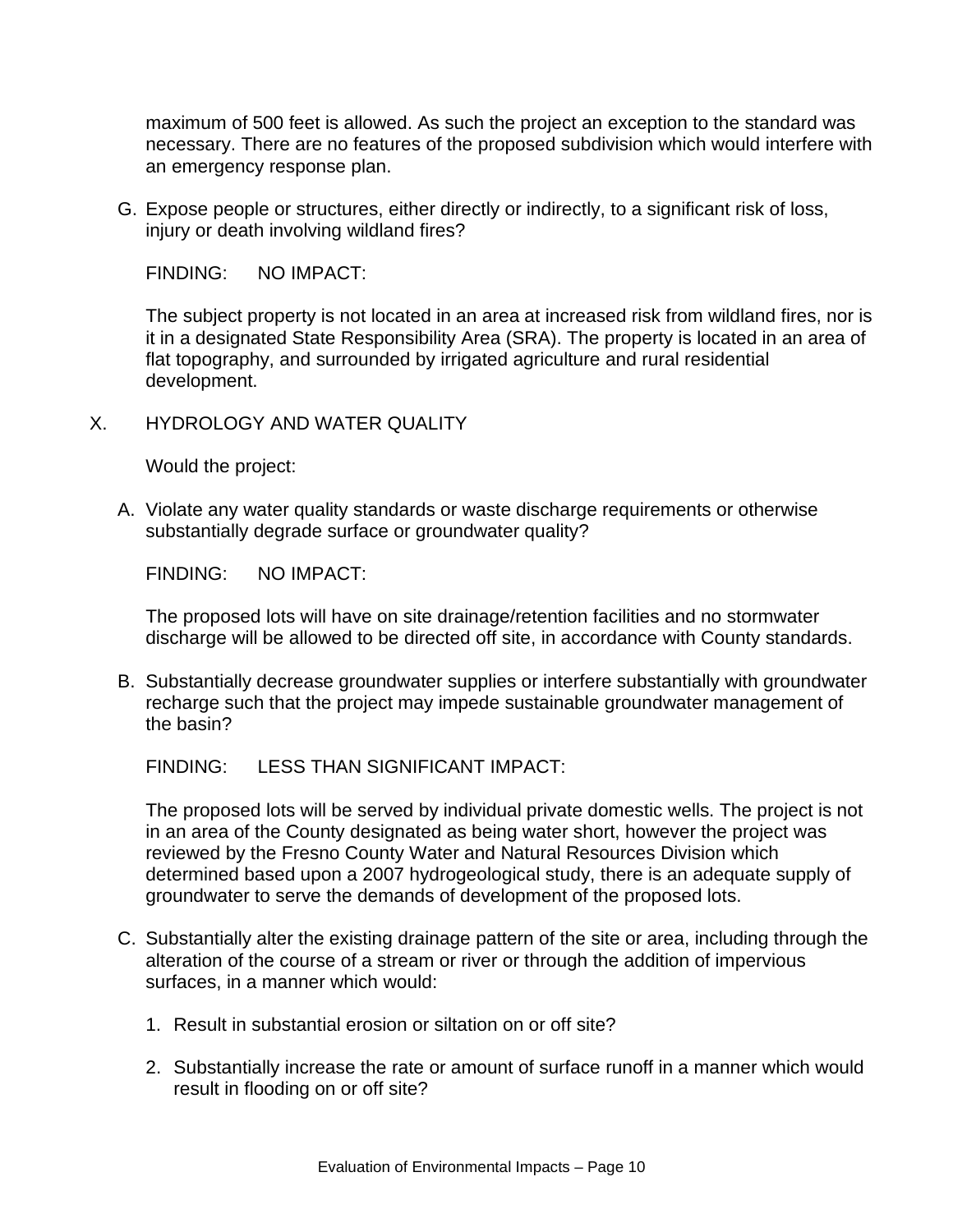- 3. Create or contribute runoff water which would exceed the capacity of existing or planned storm water drainage systems or provide substantial additional sources of polluted runoff; or
- 4. Impede or redirect flood flows?
- D. In flood hazard, tsunami, or seiche zones, risk release of pollutants due to project inundation; or
- E. Conflict with or obstruct implementation of a water quality control plan or sustainable groundwater management plan?

The project was reviewed by the North Kings Groundwater Sustainability Agency which did not identify any potential conflicts with the Groundwater Sustainability Plan.

XI. LAND USE AND PLANNING

Would the project:

- A. Physically divide an established community; or
- B. Cause a significant environmental impact due to a conflict with any land use plan, policy, or regulation adopted for the purpose of avoiding or mitigating an environmental effect?

FINDING: NO IMPACT:

The proposed residential lots are consistent with the underlying zoning of the property and the creation of said lots will not physically divide an existing community.

XII. MINERAL RESOURCES

Would the project:

- A. Result in the loss of availability of a known mineral resource that would be of value to the region and the residents of the state; or
- B. Result in the loss of availability of a locally important mineral resource recovery site delineated on a local General Plan, Specific Plan or other land use plan?

FINDING: NO IMPACT:

The subject property is not located in a mineral resource area as identified by Figure (which one) of the Fresno County General Plan Background Report (FCGPBR).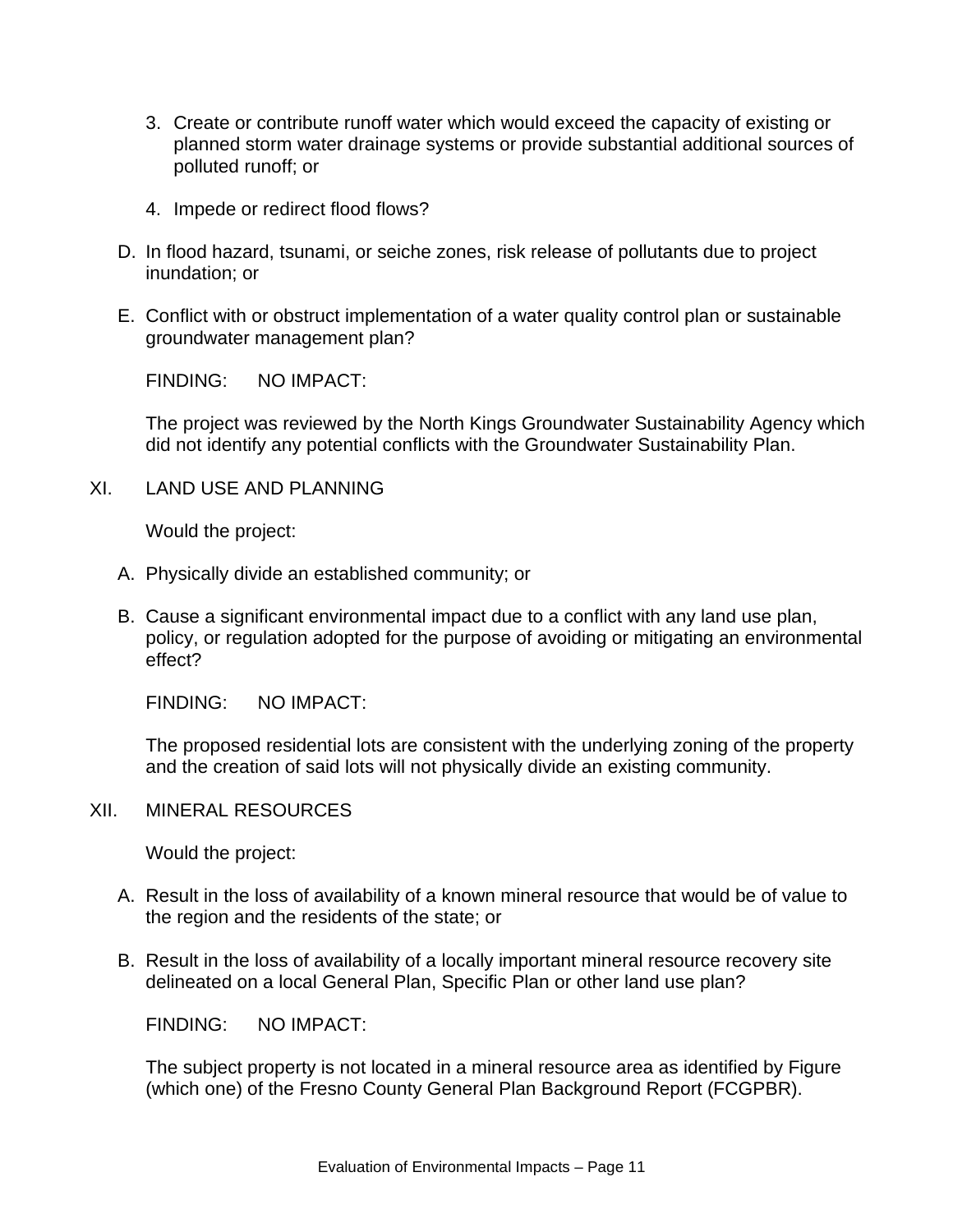#### XIII. NOISE

Would the project result in:

- A. Generation of a substantial temporary or permanent increase in ambient noise levels in the vicinity of the project in excess of standards established in the local general plan or noise ordinance, or applicable standards of other agencies; or
- B. Generation of excessive ground-borne vibration or ground-borne noise levels; or
- C. For a project located within the vicinity of a private airstrip or an airport land use plan or, where such a plan has not been adopted, within two miles of a public airport or public use airport, would the project expose people residing or working in the project area to excessive noise levels?

FINDING: NO IMPACT:

The project proposes the creation of nine residential lots. Any subsequent residential development will be subject to the restrictions of the Noise Ordinance of the Fresno County Ordinance Code Title 8.40.

XIV. POPULATION AND HOUSING

Would the project:

- A. Induce substantial unplanned population growth in an area, either directly (for example, by proposing new homes and businesses) or indirectly (for example, through extension of roads or other infrastructure)?; or
- B. Displace substantial numbers of existing people or housing, necessitating the construction of replacement housing elsewhere?

FINDING: LESS THAN SIGNIFICANT IMPACT:

While the project does propose to create new residential lots to be developed, and as a result will increase the population and residential density in the area, is not anticipated to result in or induce substantial unplanned growth.

XV. PUBLIC SERVICES

Would the project:

A. Result in substantial adverse physical impacts associated with the provision of new or physically altered governmental facilities, or the need for new or physically altered governmental facilities, the construction of which could cause significant environmental impacts, in order to maintain acceptable service ratios, response times or other performance objectives for any of the following public services: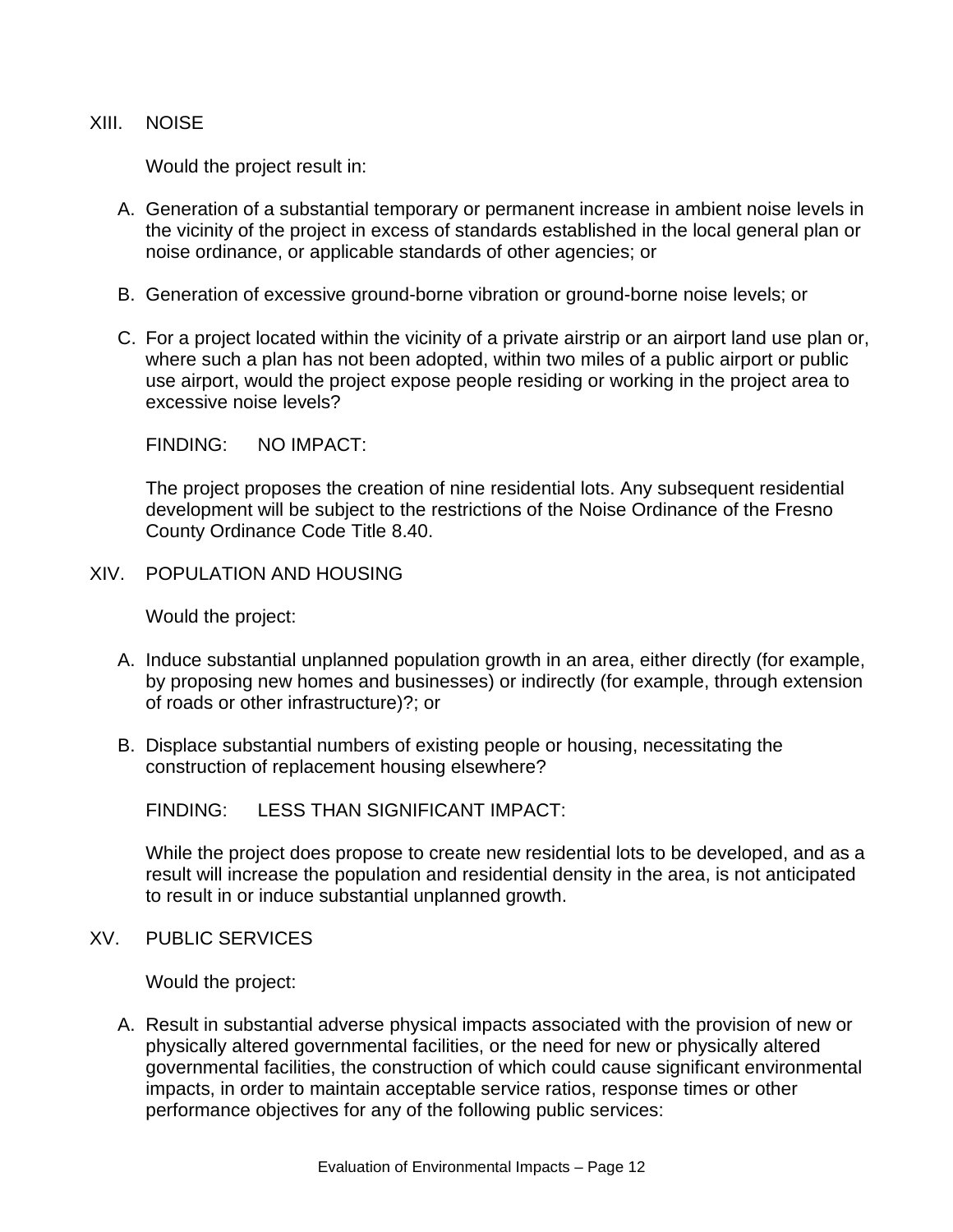- 1. Fire protection;
- 2. Police protection;
- 3. Schools;
- 4. Parks; or
- 5. Other public facilities?

FINDING: LESS THAN SIGNIFICANT IMPACT:

The project is not anticipated to require the provision of new or physically altered governmental facilities, including schools, parks, police protection or other public facilities. The proposed nine lot subdivision is located within the jurisdiction of the Fresno County Sheriff's Department and the Fresno County Fire Protection District and will be served by a private road. For the purposes of fire protection, will be required to provide a pressurized fire hydrant system to serve future residential development.

XVI. RECREATION

Would the project:

- A. Increase the use of existing neighborhood and regional parks or other recreational facilities such that substantial physical deterioration of the facility would occur or be accelerated; or
- B. Include recreational facilities or require the construction or expansion of recreational facilities, which might have an adverse physical effect on the environment?

FINDING: NO IMPACT:

The development of the nine proposed residential lots is not anticipated to result in a substantial increase in the use of any neighborhood or regional parks such that would cause physical deterioration of the facility, and no new recreational facilities nor the expansion of any existing recreational facilities is proposed.

# XVII. TRANSPORTATION

Would the project:

A. Conflict with a program, plan, ordinance or policy addressing the circulation system, including transit, roadway, bicycle and pedestrian facilities?

FINDING: LESS THAN SIGNIFICANT IMPACT

The propose private access road (Fairview Avenue) will be required to be developed to the appropriate private road standard and be maintained by the users in a manner that is acceptable to the County.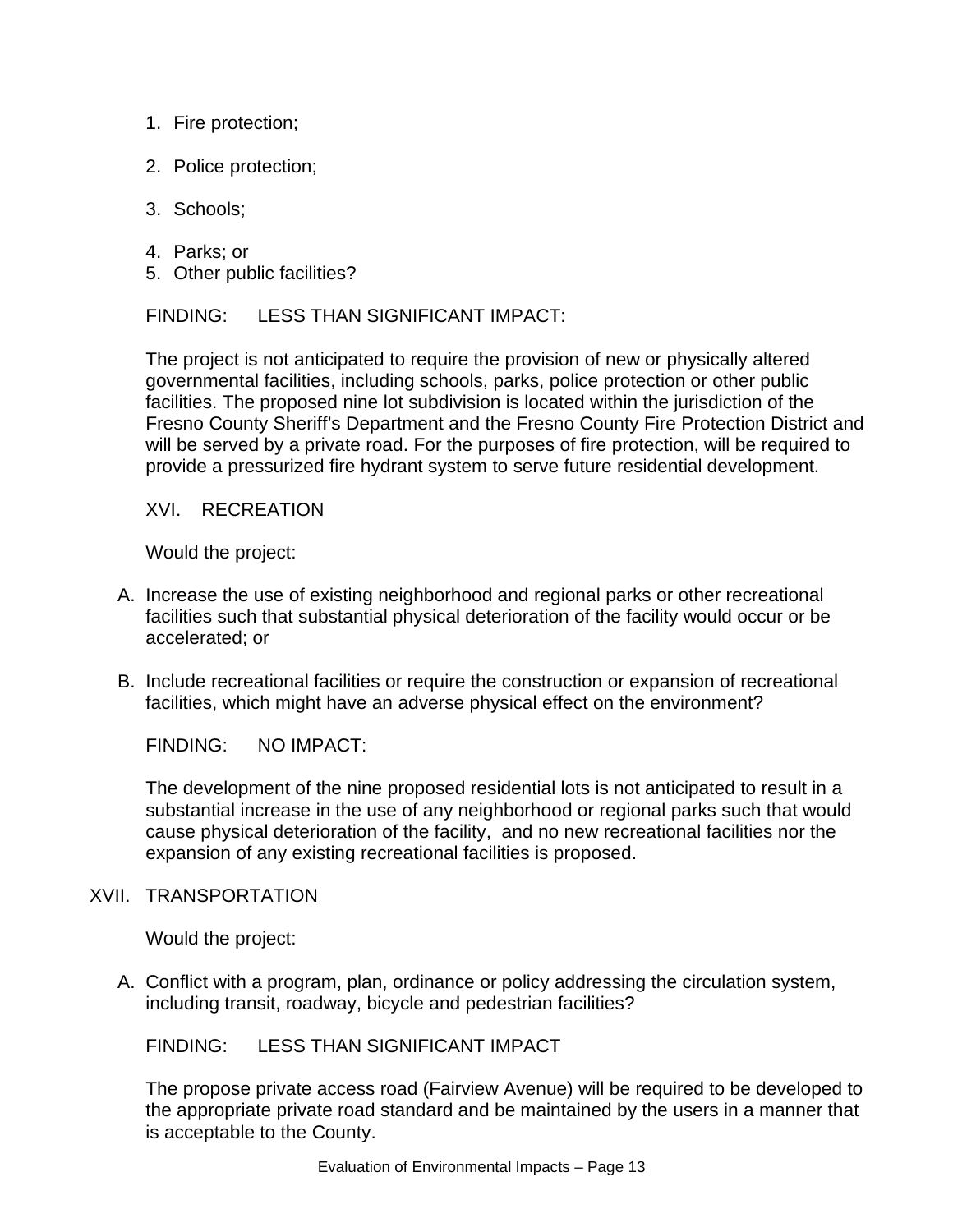B. Be in conflict or be inconsistent with the California Environmental Quality Act (CEQA) Guidelines Section 15064.3, subdivision (b)?

FINDING: LESS THAN SIGNIFICANT IMPACT:

A Vehicle Miles Travelled evaluation was completed for this project by LSA, dated March 26, 2021. Based upon the recommended screening threshold for small projects contained in the Governors Office of Planning and Research (OPR), projects that generate or attract fewer than 110 trips per day, may be assumed to cause a less than significant transportation impact. Additionally, based on the Institute of Traffic Engineers (ITE) Trip Generation Manual for single-family detached housing would generate approximately 85 average daily trips, or 0.99 trips per dwelling unit, which is well below the State's established threshold.

C. Substantially increase hazards due to a geometric design feature (*e.g.*, sharp curves or dangerous intersections) or incompatible uses (*e.g.*, farm equipment)?

FINDING: LESS THAN SIGNIFICANT IMPACT:

The proposed lots will be served by a private road connecting to N. Greenwood Avenue, a public road for all ingress and egress from the subdivision. No sharp curves or dangerous intersections will be created by this proposed subdivision.

D. Result in inadequate emergency access?

FINDING: LESS THAN SIGNIFICANT IMPACT:

The proposed nine lot subdivision will be accessed by a proposed 60-foot-wide by approximately 1,120-foot-long private road easement terminating in a cul-de-sac. Because the proposed cul-de-sac exceeds maximum length of 300 feet allowed by Ordinance, the subdivider was required to submit a design exception request. The design exception was reviewed and granted by the County on December 7, 2021, based on the request's consistency with the required exception Findings. The design of the proposed private road will also be subject to review by the Fresno County Fire Protection District, and must meet current Fire Code with regard to access and turnaround area. Additionally, a requirement was added that would include the provision of a pressurized fire hydrant system, which meets the design standards of the local fire authority and is subject to inspection by the local fire authority in accordance with the requirements of the current Fire Code, prior to any development of the proposed parcels.

# XVIII. TRIBAL CULTURAL RESOURCES

Would the project:

A. Cause a substantial adverse change in the significance of a tribal cultural resource, defined in Public Resources Code Section 21074 as either a site, feature, place, cultural landscape that is geographically defined in terms of the size and scope of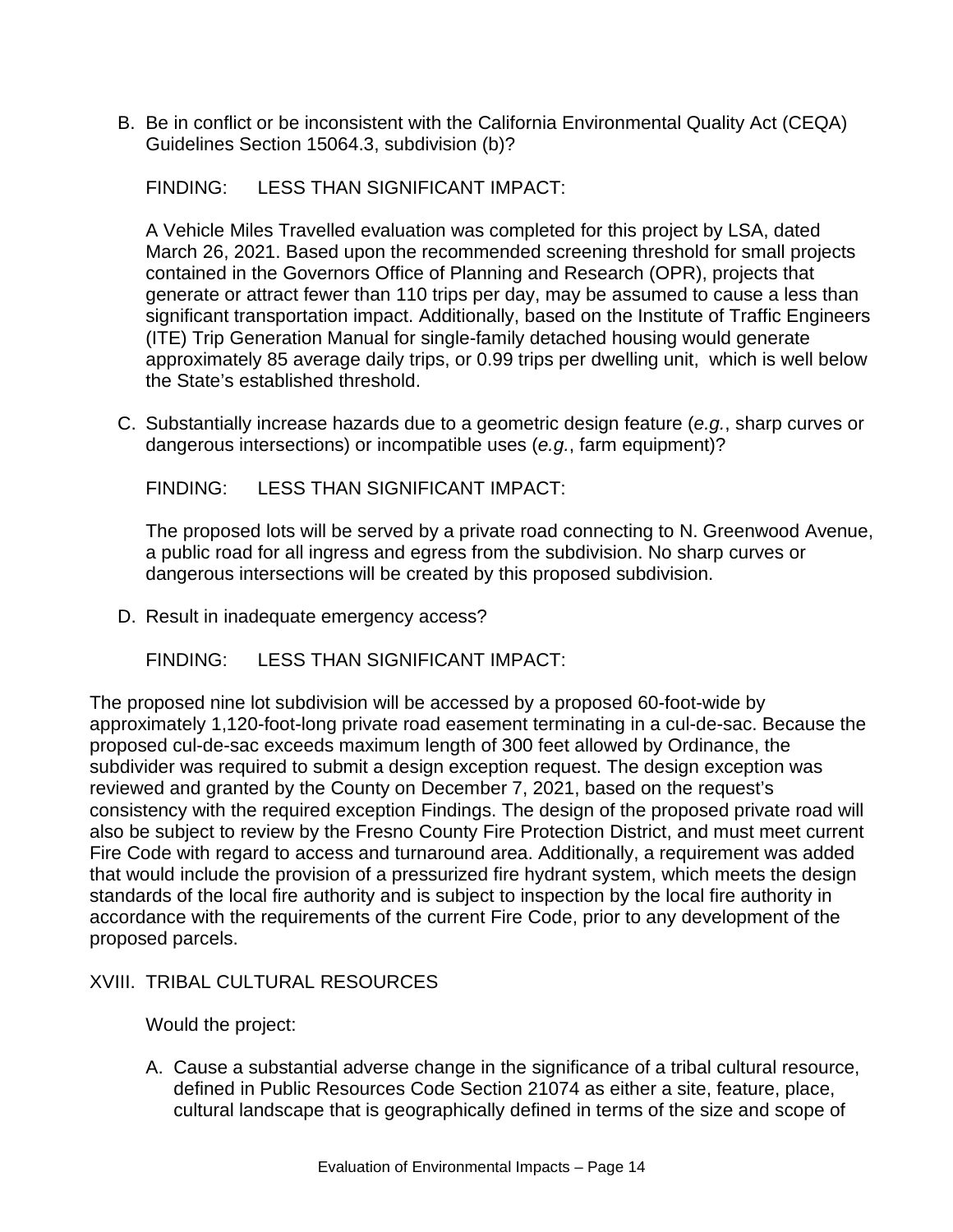the landscape, sacred place, or object with cultural value to a California Native American tribe, and that is:

- 1. Listed or eligible for listing in the California Register of Historical Resources, or in a local register of historical resources as defined in Public Resources Code Section 5020.1(k); or
- 2. A resource determined by the lead agency, in its discretion and supported by substantial evidence, to be significant pursuant to criteria set forth in subdivision (c) of Public Resources Code Section 5024.1? (In applying the criteria set forth in subdivision (c) of Public Resource Code Section 5024.1, the lead agency shall consider the significance of the resource to a California Native American tribe.)

FINDING: NO IMPACT:

No cultural or tribal cultural resources were identified by reviewing agencies, including local tribal governments who were notified under the provisions of AB52.

XIX. UTILITIES AND SERVICE SYSTEMS

Would the project:

A. Require or result in the relocation or construction of new or expanded water, wastewater treatment or storm water drainage, electric power, natural gas, or telecommunications facilities, the construction or relocation of which could cause significant environmental effects?

FINDING: NO IMPACT:

Any residential development that occurs subsequent to the approval of the proposed land division will connect to existing electrical, natural gas and telecommunications facilities. The proposed lots will be served by individual well and septic. No significant environmental effects resulting from the provision of new utilities were identified by any reviewing agencies.

B. Have sufficient water supplies available to serve the project and reasonably foreseeable future development during normal, dry and multiple dry years?

FINDING: LESS THAN SIGNIFICANT IMPACT:

The proposed residential lots will be served individual wells once development takes place. Such development is subject to the County's General Plan Policies addressing water use, especially in areas designated as being water short. Hydrogeologic Investigation may be necessary prior to development to show that subsequent residential use can be adequately served.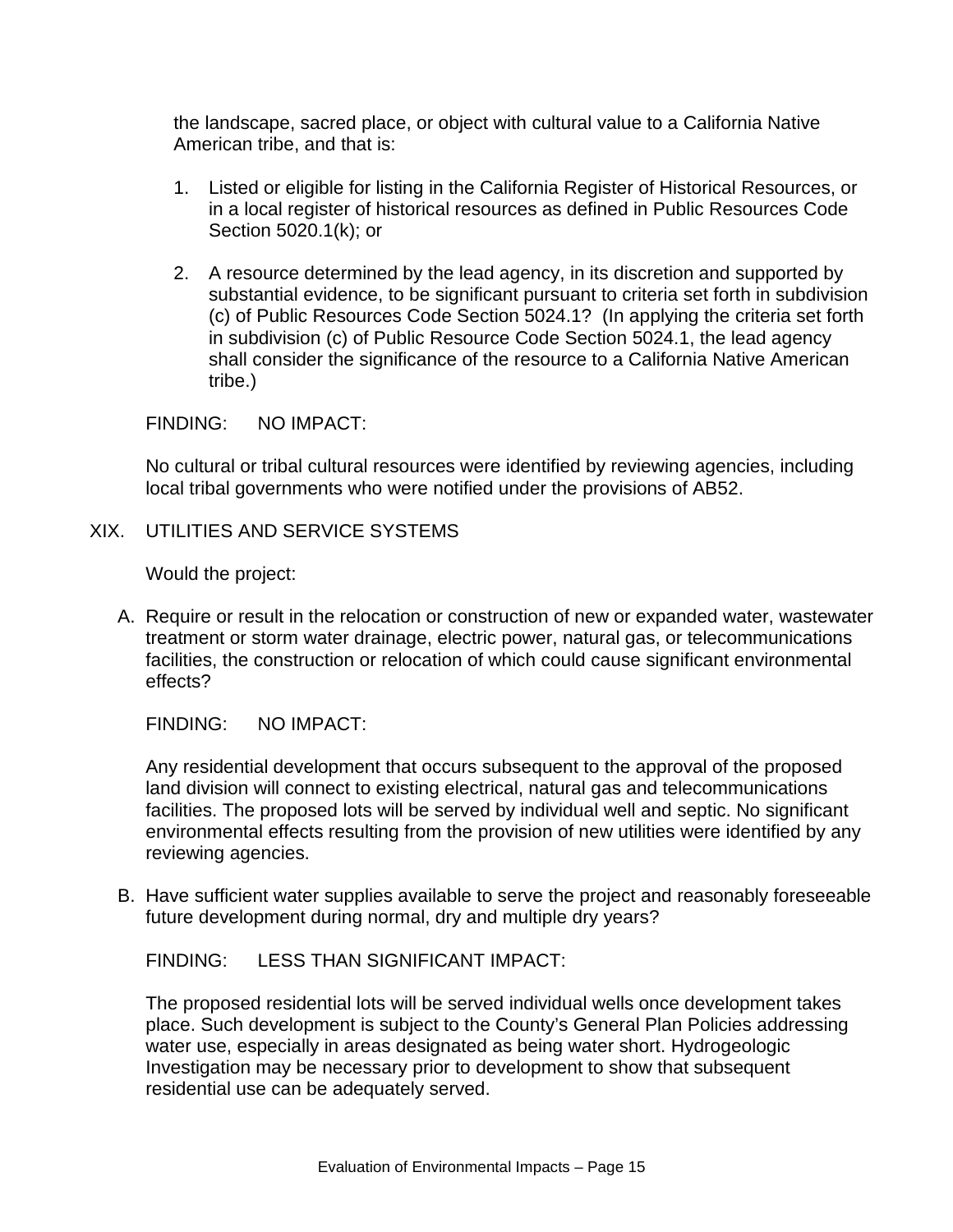C. Result in a determination by the wastewater treatment provider which serves or may serve the project that it has adequate capacity to serve the project's projected demand in addition to the provider's existing commitments?

FINDING: LESS THAN SIGNIFICANT IMPACT:

The proposed lots will be served by individual septic systems subject applicable permits and inspections at the time that the lots are developed. Any new on-site wastewater treatment systems will also be subject to the applicable provisions of the Fresno County Local Area Management Program (LAMP) pertaining to septic system density.

- D. Generate solid waste in excess of State or local standards, or in excess of the capacity of local infrastructure, or otherwise impair the attainment of solid waste reduction goals; or
- E. Comply with federal, state, and local management and reduction statutes and regulations related to solid waste?

FINDING: NO IMPACT:

The project involves land division, and no solid waste will result, however, any subsequent development will be subject to Solid Waste provisions of County Ordinance Code Chapter 8.20. and must comply with any applicable federal, state and local solid waste reduction goals.

#### XX. WILDFIRE

If located in or near state responsibility areas or lands classified as very high fire hazard severity zones, would the project:

- A. Substantially impair an adopted emergency response plan or emergency evacuation plan, or telecommunications facilities, the construction or relocation of which could cause significant environmental effects; or
- B. Due to slope, prevailing winds, and other factors, exacerbate wildfire risks, and thereby expose project occupants to pollutant concentrations from a wildfire or the uncontrolled spread of a wildfire; or
- C. Require the installation or maintenance of associated infrastructure (such as roads, fuel breaks, emergency water sources, power lines or other utilities) that may exacerbate fire risk or that may result in temporary or ongoing impacts to the environment; or
- D. Expose people or structures to significant risks, including downslope or downstream flooding or landslides, as a result of runoff, post-fire slope instability, or drainage changes?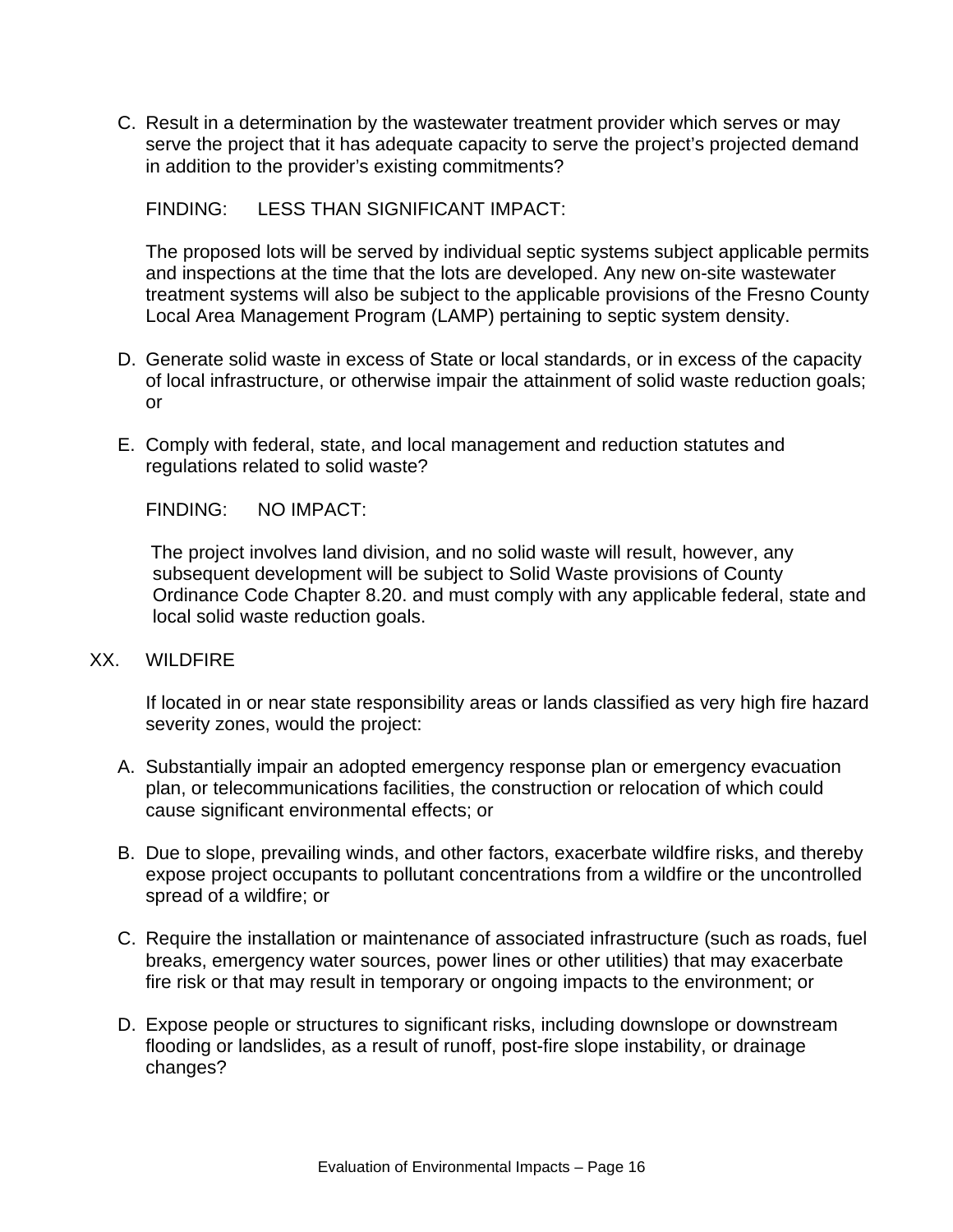The subject property is not in an area of the County designated as being at increased risk of wildfire damage. The property is located in an area characterized by irrigated agriculture and low-density residential development.

## XXI. MANDATORY FINDINGS OF SIGNIFICANCE

Would the project:

A. Have the potential to substantially degrade the quality of the environment, substantially reduce the habitat of a fish or wildlife species, cause a fish or wildlife population to drop below self-sustaining levels, threaten to eliminate a plant or animal community, substantially reduce the number or restrict the range of a rare or endangered plant or animal or eliminate important examples of the major periods of California history or prehistory?

FINDING: LESS THAN SIGNIFICANT IMPACT:

No impacts to biological resources or special status species were identified in the analysis. Additionally, no potential impacts to historical or cultural resources were identified.

B. Have impacts that are individually limited, but cumulatively considerable ("cumulatively considerable" means that the incremental effects of a project are considerable when viewed in connection with the effects of past projects, the effects of other current projects, and the effects of probable future projects)?

FINDING: LESS THAN SIGNIFICANT IMPACT:

The project entails the creation of nine approximately two-acre residential lots an area designated for rural residential (low density) development, and the lots are anticipated to subsequently be developed with single-family residences. No cumulatively considerable impacts were identified by any reviewing agencies or departments.

C. Have environmental effects which will cause substantial adverse effects on human beings either directly or indirectly?

FINDING: NO IMPACT:

The development of the nine proposed residential parcels in not anticipated to result in substantial adverse effects on human beings directly or indirectly.

# **CONCLUSION/SUMMARY**

Based upon the Initial Study prepared for Tentative Tract Map Application No. 6334, staff has concluded that the project will not have a significant effect on the environment.